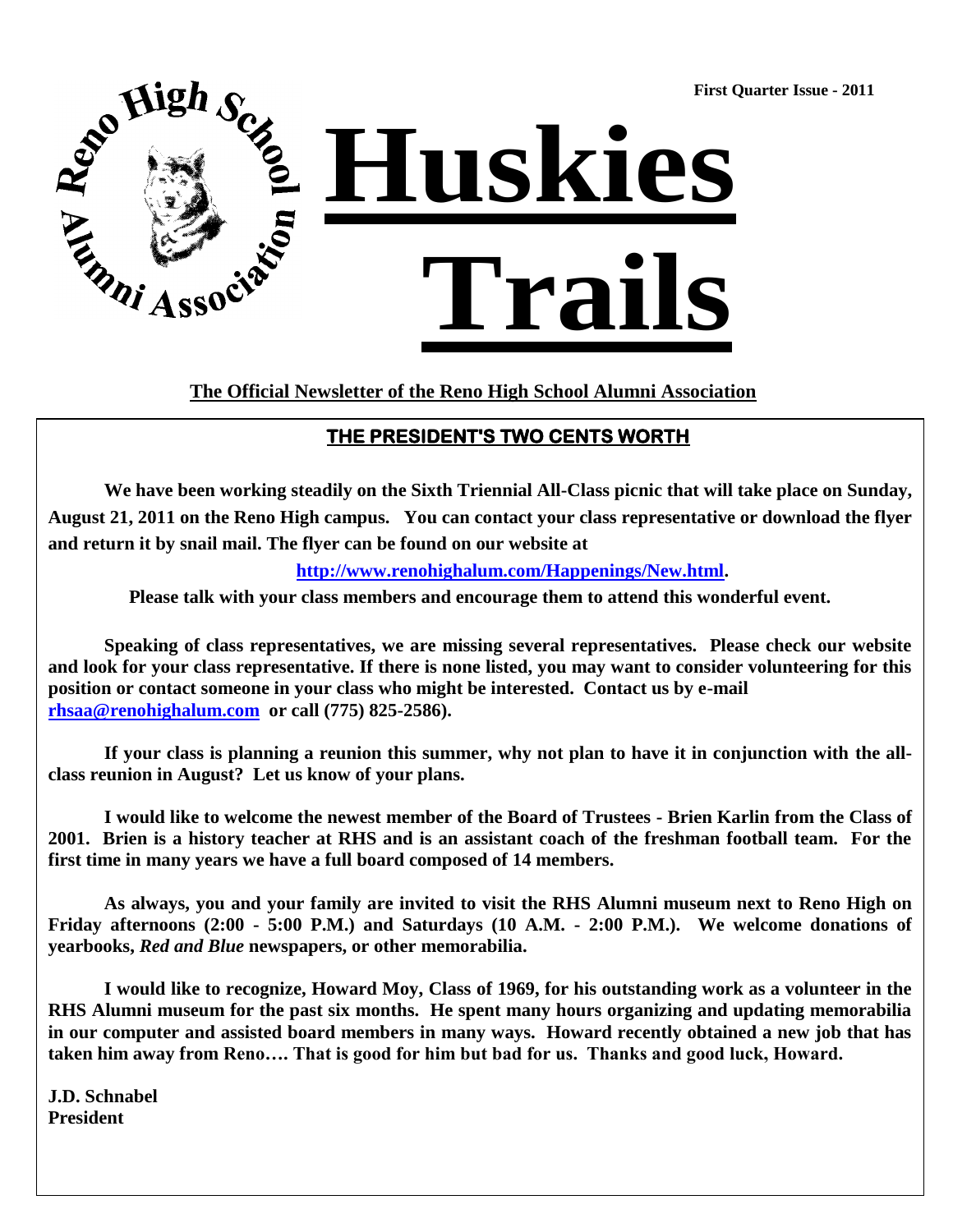# **My Term Paper "WHAT I LIKE ABOUT RENO HIGH SCHOOL"**

**by Carmine Ghia Sept. 1957**

**I am writing this under diress pressure for Mrs. Lehners" English class so I"m supposed to use good gramar and spelling but I"d rather just write down a bunch of stuff I like about Reno High School without all the fall-de-rall and let her correct it if it"s that big a deal to her.**

**Miss Stern let me borrow this typewriter but it"s almost out of ribbon. Mr. Marean told us in his Physics class that someday there would be a typewriter that puts letters up on a "screen" like a television"s with a typewriter hooked to it that you didn"t even have to touch. That"s pretty hard to believe! In Mr. Daniels" journalism class we"re learning to use a "Speed Graphic" camera, a great big thing with film on slides that slip into the back of the camera. We go across the hall to a darkroom and develop the film for the** *Red & Blue* **school paper. Then we take it down to a printer on West Fourth Street by Central Jr. High who re-types what we write on some kind of machine called a Mergenthaler then prints the newspaper. An older guy in our class named Cal Pettingil Petengill Pettengill said that someday we"d all be "alumni" of Reno High and the alumni would put out a newsletter on a "computer," whatever that is, in about 20 minutes without the typesetter, print it and mail it out for 44¢ a copy which is about eight times what a stamp costs now. I"d like to work on the newspaper if I could learn how to type and spel and use that camera.**

**They"re adding a new building for auto shop and stuff along Foster Drive so they can move all the shops out of the basement under the cafeteria. Mr. Morgan and Mr. Cline are in charge of that. The cafeteria is a nice place to eat and has good cinnamon rolls. It"s a good thing we have one because there"s nothing for blocks around the school, maybe Tony"s Dellickatesen Delikatsesenn Delicatessen downtown on First Street, Ramos Drug on California Avenue or Hale"s at Fourth and Vine. That"s about it. We hear that someday they"re putting up a bridge over the Truckee from Keystone Avenue but no one can figure out how to connect it to California and Booth Streets. So they"ll probably never build it and we"ll walk over the old Booth Street bridge to Hale"s Drugs or that new**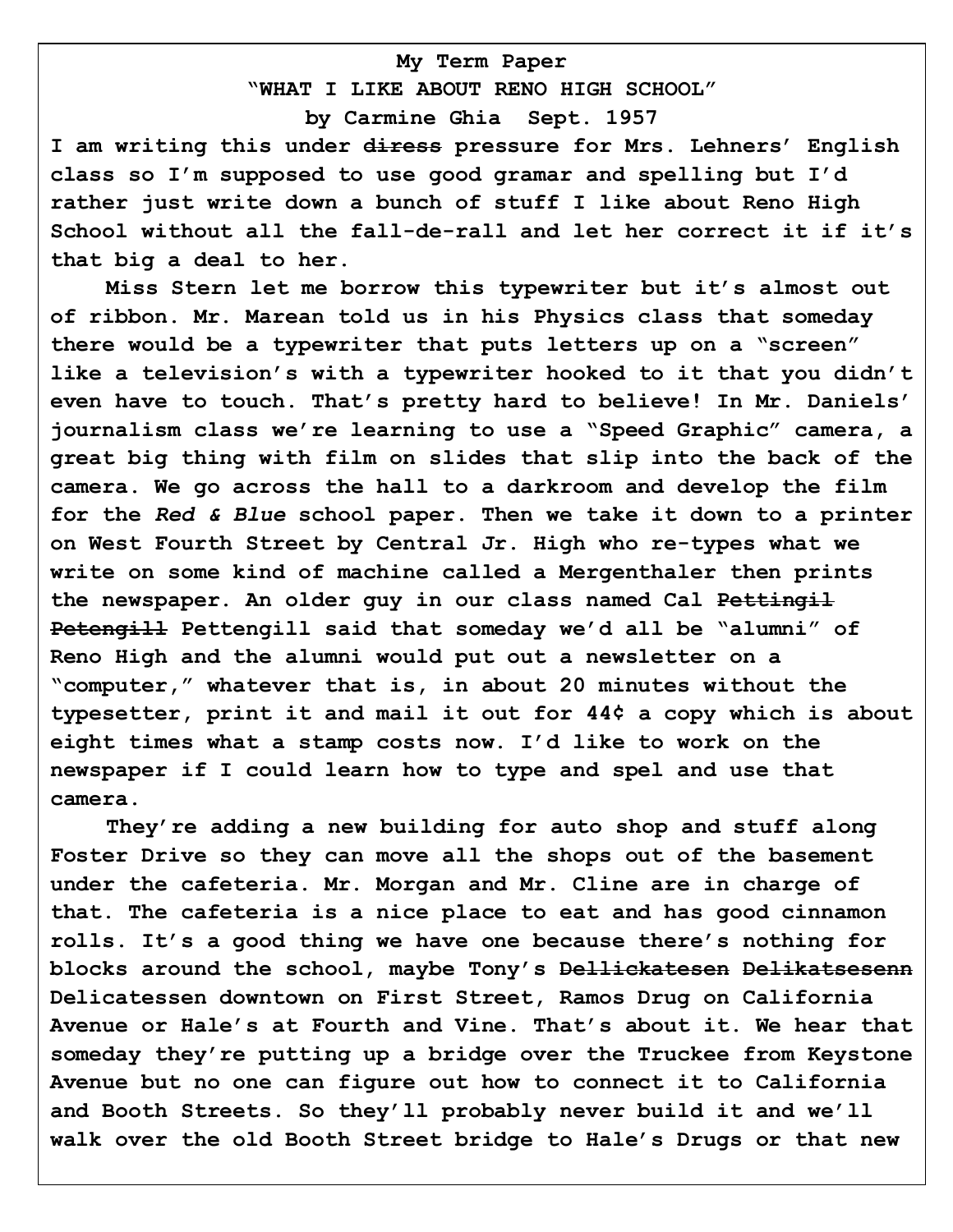**place they"re building on Vine, the Silver " Gold, or something like that.**

**I like the music teacher at Reno High, Mr. Tellaisha and his wife Ruby. They built a great pep band for basketball games and assemblies. Assemblies are fun, each class gets to put on one a year and this year we"re doing "South Pacific." One of our teachers said that there was a lot of language and meaning in that play that Rogers and Hammerstein wouldn"t be able to write fifty years later. But we had fun and sang "Nothing like a Dame" in spite of Mr. Finch telling us to sing "…like a girl." What does he know? There"s a play opening on Broadway called "The Music Man" that the school will get to put on in a few years with a lot of "Barbershop" singing, whatever that is. Lauren House would probably like it, he"s a pretty good base baretonne altow tenor. We had an assembly the other day with a man named Pete Echevarria, who was the first guy in charge of the new Gaming Control Board and he was really funny. The Huskiettes marched in one assembly; they won"t date dumb guys like me but go for the jocks. We"ll see what they look like in 50 years.**

**The school has a club called "Huskie Haven," once a building downtown on Center Street with pool and ping pong tables and stuff to read and movies, but they closed it a few years ago. Now the Huskie Haven, which we all pay a couple dollars for on our Student Activity cards each year, has dances at the California Building and the State Building downtown, and skating nights at Idlewild Park with music and a weenie roast (the fire department floods the ice during the day so it"ll be smooth by dark). They"ve held a few ski days. They get a lot of good records for music at the dances, last Friday night the new Chordettes and Buddy Holly songs. Buddy Holly flies in a little airplane called** *American Pie* **to a lot of shows, which sounds pretty dangerous to me.**

**Mrs. Lehners probably won"t like my sentences chopped up like this but I"ve got to get this turned in by second period next Friday. I don"t understand the "Sessions" baloney; at Mary S. Doten we just stayed in one room and at Central we had "Home Rooms," now we have "Sessions" with numbers and the only people I get to meet are the people with names close to mine, Ghia, so all I know are people with last names beginning in F, G, or H, and the cute chicks are in other sessions. To make it sillier, we have Sessions officers, so we have a president of a group that meets 12**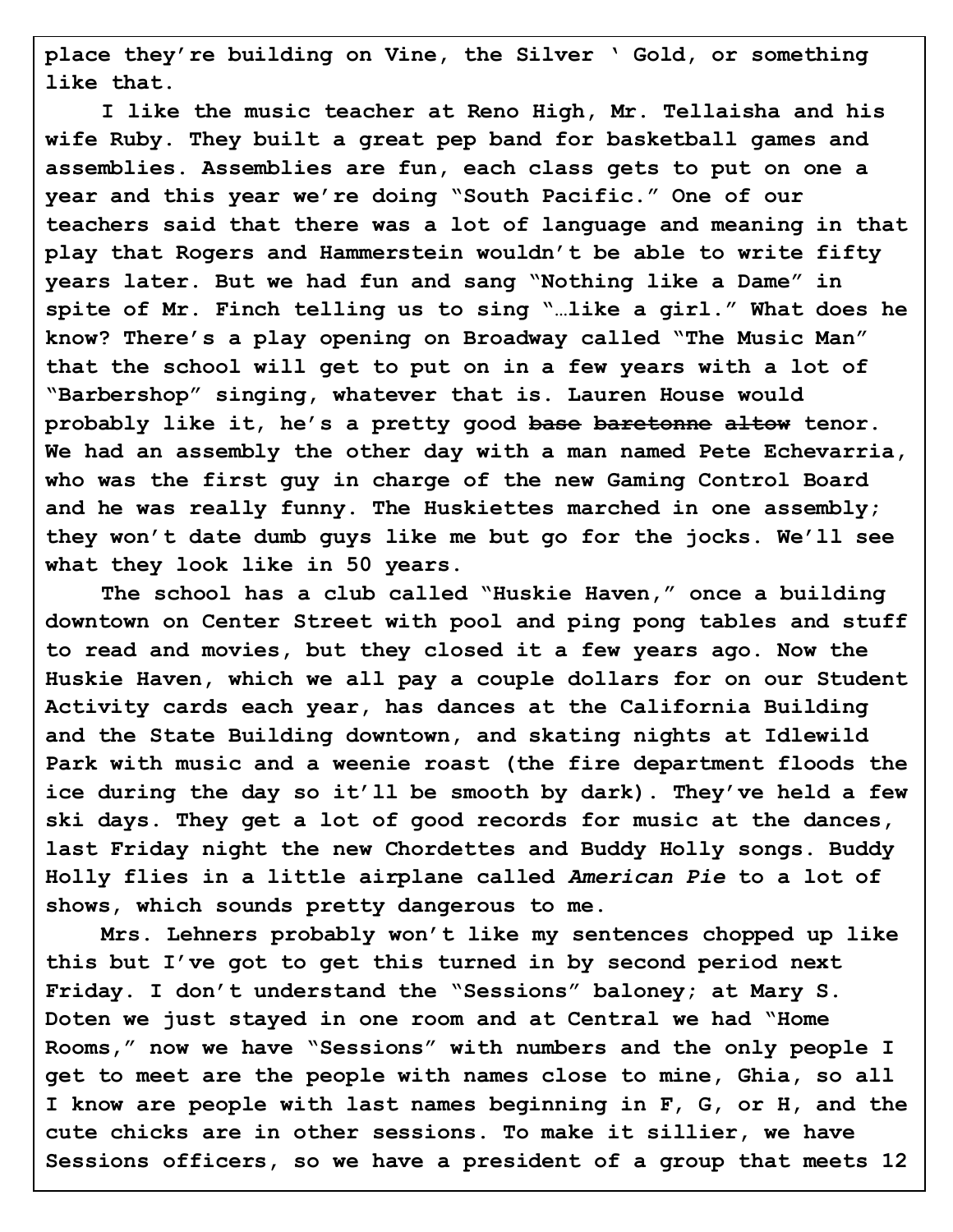**minutes a day.**

**We"re decorating the gym tomorrow for the Sophomore Dance tomorrow night, and after the Senior Ball decorating fiasco last year, the girls were told to bring their dungarees and their father"s Oxferd Oxford shirts if they wanted to change after school to work in the gym. The Senior girls came to school in their dungarees and ratty shirts and were sent home before school to get into skirts or dresses. Mr. Finch said this is a school, and no student from Reno High is going to be seen in dungarees with torn-out knees, straps showing under sleeveless blouses, short tight skirts, red-and-blue hair, nose rings, belly buttons, tattoos, and boys with "Bite Me" on their t-shirts. When we walk across to the new Village Shopping Center being built across Foster Drive, we"re going to look**  *GOOD!*

**That"s some of what I like about Reno High, and the ribbon**  in Miss Stern's typewriter is starting to run out. If this were 50 years later I could write, "send me an "e-mail" with your favorite things about Reno High, to [carmineghia@live.com](mailto:carmineghia@live.com) " and if we have an "alumni" newsletter going by then - maybe we'll call it the *Huskies Trails* – something like that, kind of catchy, you could put your favorite memories in the newsletter along with mine.

But heck, who knows now what an "e-mail" is in 1957…?

**-30-**

**6th Triennial All Alumni Picnic For all alumni, teachers, administrators and staff At Reno High School**

### **Sunday, August 21, 2011**

**395 Booth Street 11:00 am until 4:00 pm Food served from 12:00 pm until 2:00 pm**

**Contact us by email [rhsaa@renohighalum.com](mailto:rhsaa@renohighalum.com) or call (775) 825-2586).**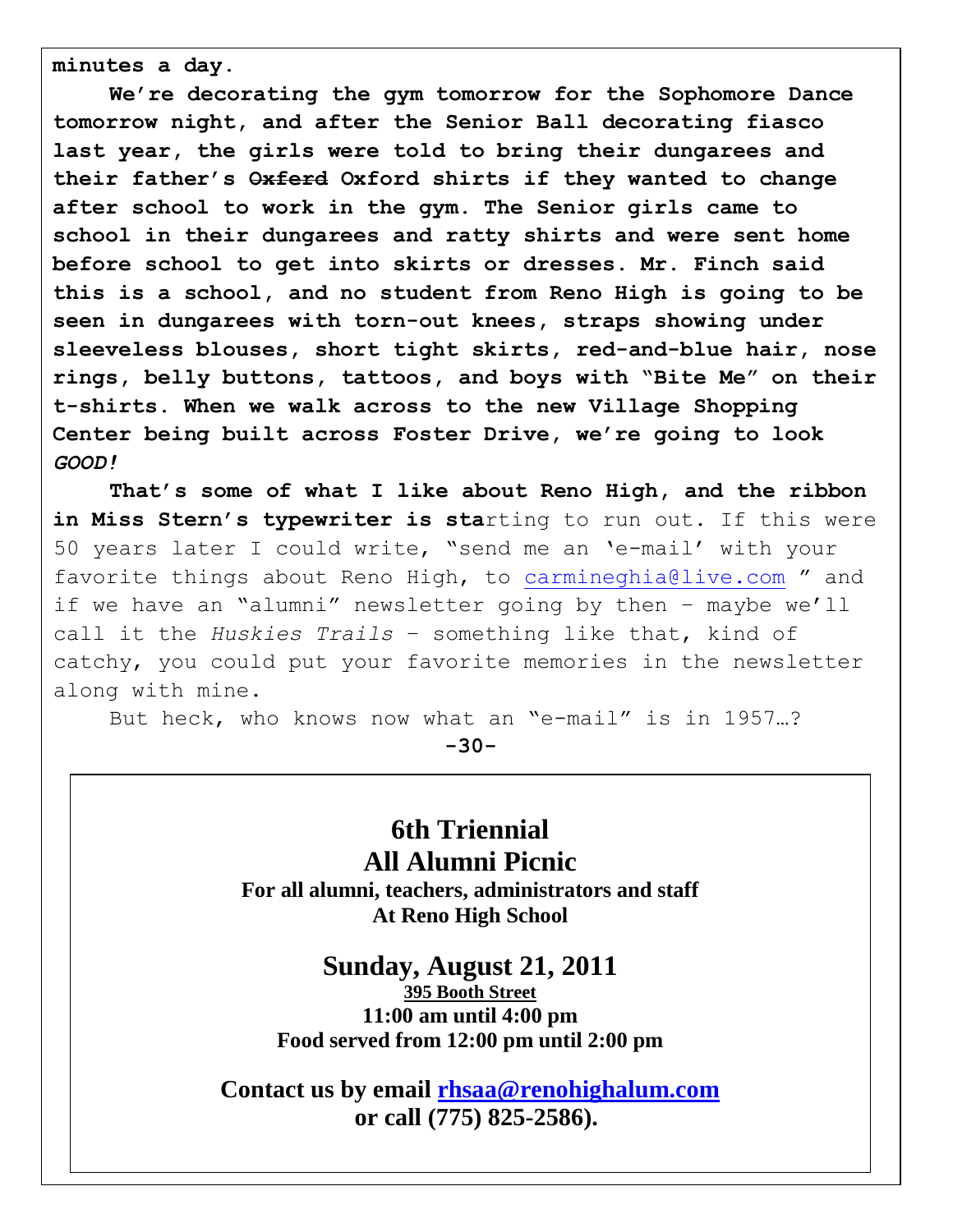## **THIS & THAT**

**- Seniors Lisa Bryant and Alexandra Vallas have been selected National Merit Scholarship Semifinalists**

**- Ken Fujii, RHS girls varsity basketball coach from 1974 to 1985 came out of retirement to coach the top-rated Eureka High 1A girls basketball team. While coaching at Reno High his team won three state championships and set a then state record of 76 game winning streak. He taught P.E and Health from 1963 to 1984**

**-Senior Megan Winkel was named the Volleyball Player of the Year and a member of the 2010 All-North 4A Volleyball team**

**- Seniors Folau Peanua and Chase Kabisch were named members of the 2010 All-North 4A Football team**

**- The Rifle team ended the season with a 9 win - 2 loss record**

**- Former RHS basketball standout, Olek Czyz, Class of 2008, who was transferred from Duke University, now plays for the Wolf Pack**

**- Les Hawkins, Class of '42, who taught English at RHS from 1952-1958 and coached the ski team, passed away on Jan. 8, 2011. He was the first principal of Roger Corbett Elementary School, viceprincipal of Clayton Middle School, and principal of Swope Middle School**

**- RHS science teacher Tracy Armstrong died on Dec. 28, 2010. She taught biology, chemistry, and anatomy for 23 years (1987-2010). She was 49 years old. Our condolences go out to her family**

**- Dorothy Lyons, Class of 1942, passed away at the age of 86. In 1973 she became the first woman patrol officer for the Reno Police Department**

#### **RHS HALL OF FAME INDUCTEES**

**Congratulations to the new inductees to the Reno High School Athletic Hall of Fame.** 

| <b>NAME</b>            | <b>SPORT</b>                            | <b>YEAR</b>        |
|------------------------|-----------------------------------------|--------------------|
| <b>Art Collins</b>     | <b>Ski Coach</b>                        | 1977-83, 1987-2003 |
| <b>Darrel Pastrell</b> | <b>Basketball, Football, Baseball</b>   | 1954               |
| <b>Fred Dallimore</b>  | <b>Baseball</b>                         | 1962               |
| <b>Allen Gray</b>      | <b>Football, Baseball</b>               | 1977               |
| <b>Jim Warner</b>      | <b>Football, Baseball</b>               | 1977               |
| <b>Joe Rissone</b>     | <b>Football, Wrestling</b>              | 1985               |
| <b>Jennifer Pace</b>   | <b>Basketball, Softball</b>             | 1985               |
| <b>Rhonda Dreher</b>   | <b>Volleyball, Basketball, Softball</b> | 1986               |

**Members of the Hall of Fame Committee include Brian Rothe, Jim Pace, Daryl Pelizzari, Scott Jordan, and Jeff Tomac.**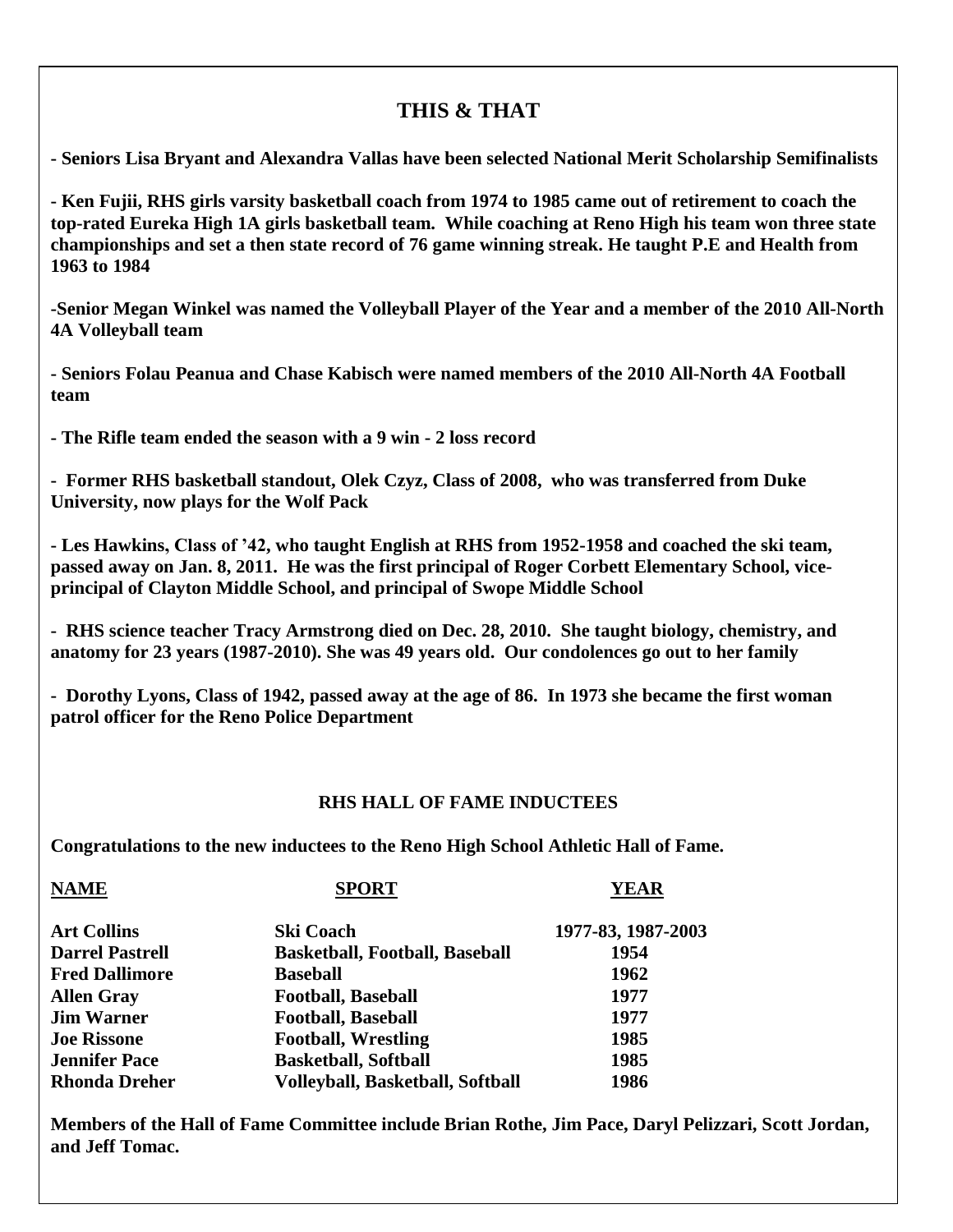### **HEARING PROBLEMS**

 **An elderly gentleman had serious hearing problems for a number of year. He went to the doctor and the doctor was able to have him fitted for a set of hearing aids that allowed the gentleman to hear 100%.**

 **The elderly gentleman went back in a month to the doctor and the doctor said, "Your hearing is perfect. Your family must be really pleased that you can hear again." The gentleman replied, "Oh I haven't told my family yet. I just sit around and listen to the conversations. I've changed my will three times."**

#### **WHAT?**

**Three old guys were out walking. The first on says, "Windy, isn't it?" The second one says, "No, it's Thursday." The third on says, "So am I. Let's go get a beer."**

### **WHY PARENTS DRINK**

**A father passing by his son's bedroom was astonished to see that his bed was nicely made and everything was picked up. Then he saw an envelope, propped up on his pillow that was addressed to "Dad." With the worst premonition he opened the envelope with trembling hands and read the letter.**

**Dear Dad:**

 **It is with great regret and sorrow that I'm writing you. I had to elope with my new girlfriend because I wanted to avoid a scene with Mom and you. I have been finding real passion with Stacy and she is so nice. But I knew you would not approve of her because of all her piercing, tattoos, tight motorcycle clothes and the fact that she is much older than I am. But it's not only the passion…. Dad, she's pregnant.**

 **Stacy said that we will be very happy. She owns a trailer in the woods and has a stack of firewood for the whole winter. We share a dream of having many more children. Stacy has opened my eyes to the fact that marijuana doesn't really hurt anyone. We'll be growing it for ourselves and trading it with the other people that live nearby for cocaine and ecstasy.**

 **In the meantime we will pray that science will find a cure for AIDS so Stacy can get better. She deserves it.**

 **Don't worry, Dad. I'm 15 and I know how to take care of myself. Someday I'm sure that we will be back to visit so that you can get to know your grandchildren.**

 **Love,**

**Your Son John.**

**P.S. Dad, none of this above is true. I'm over at Tommy's house. I just wanted to remind you that there are worse things in life than a report card that's in my center desk drawer. I love you.**

**Call me when it's safe to come home.**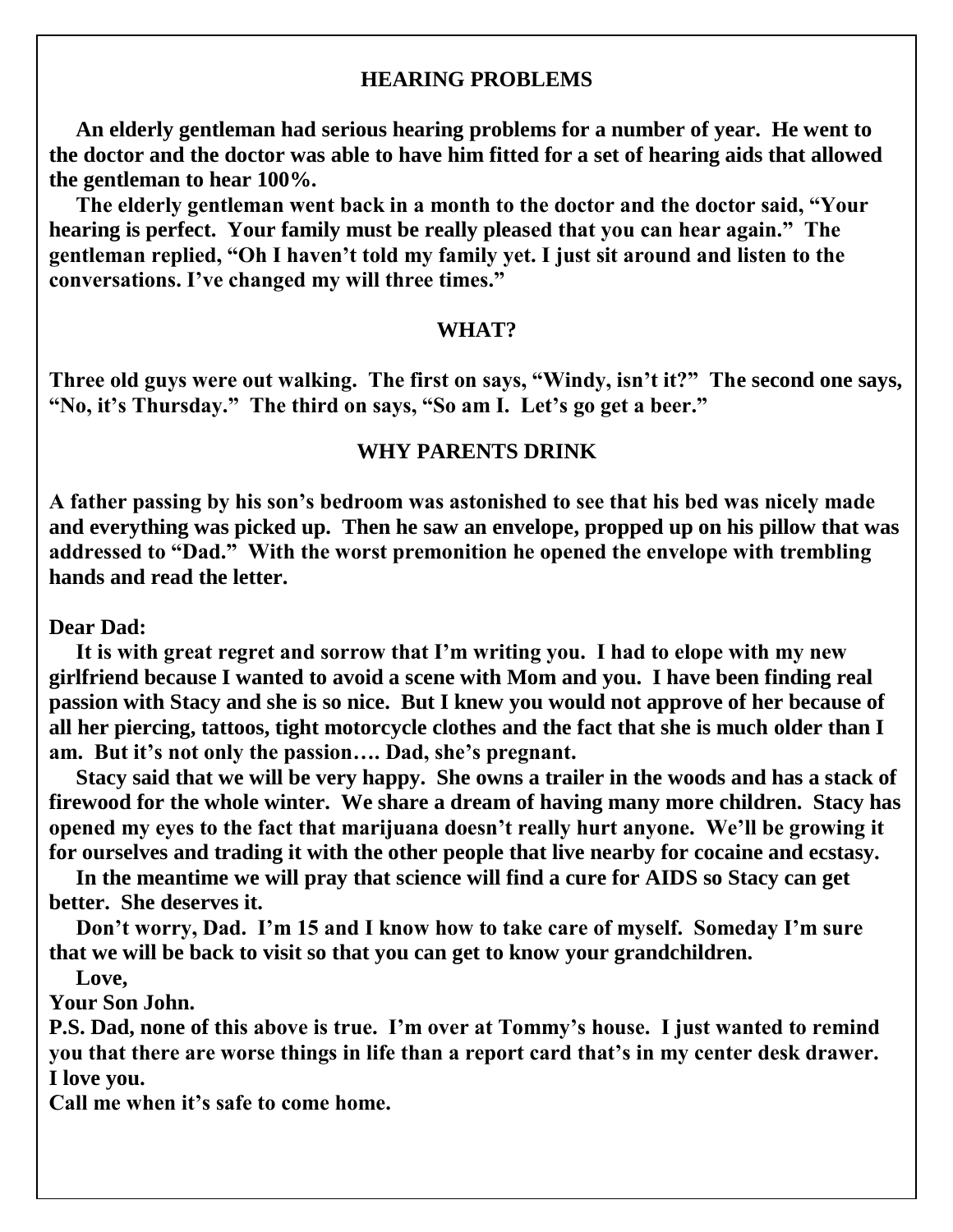### **Dorothy and George**

**Dorothy Burns attended Reno High School in the early 50s. She was a quiet girl, but was active in girls sports - baseball, basketball, bowling, and volleyball. She also participated in the Senior Christmas Assembly and Huskie Haven.**

**George Morris also attended Reno High at the same time and was active in sports basketball, tennis, and football. George was a Lieutenant in the ROTC program and a member of the Science Club.**

**Dorothy and George met at a school dance and dated each other for the remainder of their high school days. They graduated together in June 1952 - with the first graduating class of the new Reno High School on Booth Street. They both went on to UNR but after one year Dorothy transferred to the Reno Business College where she received an Executive Secretarial diploma. George graduated from UNR in 1956, and they were married on May 11, 1956.**

**George received his commission as an officer in the Marine Corps and became a jet pilot. For the next nine years they traveled the world and lived in many exciting places. Dorothy worked as an executive secretary on many military bases and served in various elected and appointed offices of the Officers Wives Clubs.** 

**In 1965 George left the service to join Pan Am as a pilot. They resided in Reno while George flew out of San Francisco on all Pan Am's international routes and later joined United Airlines. Along the way they had two daughters, Kim and Torrey.**

**After retiring they moved to Arizona and enjoyed camping, golf and family, and toured the United States in their motor home. They often traveled back to Reno to see friends and attend class reunions.**

**On Saturday, January 8, 2011, George and Dorothy Morris attended the "Congress on the Corner" event sponsored by U.S. Rep Gabrielle Giffords in Tucson, Arizona. Dorothy was one of six who was killed in the shooting rampage while George was seriously injured. George tried shielding his wife and suffered two gunshot wounds. This loving couple was married for 54 years. Their friends and classmates in Reno were shocked and devastated by this senseless act as well as the rest of the nation. Our hearts go out to George, their two daughters, and three grandchildren.** 

**Dorothy will be remembered by her classmates as a kind, quiet girl who married her high school sweetheart and had a great life that was cut too short.**